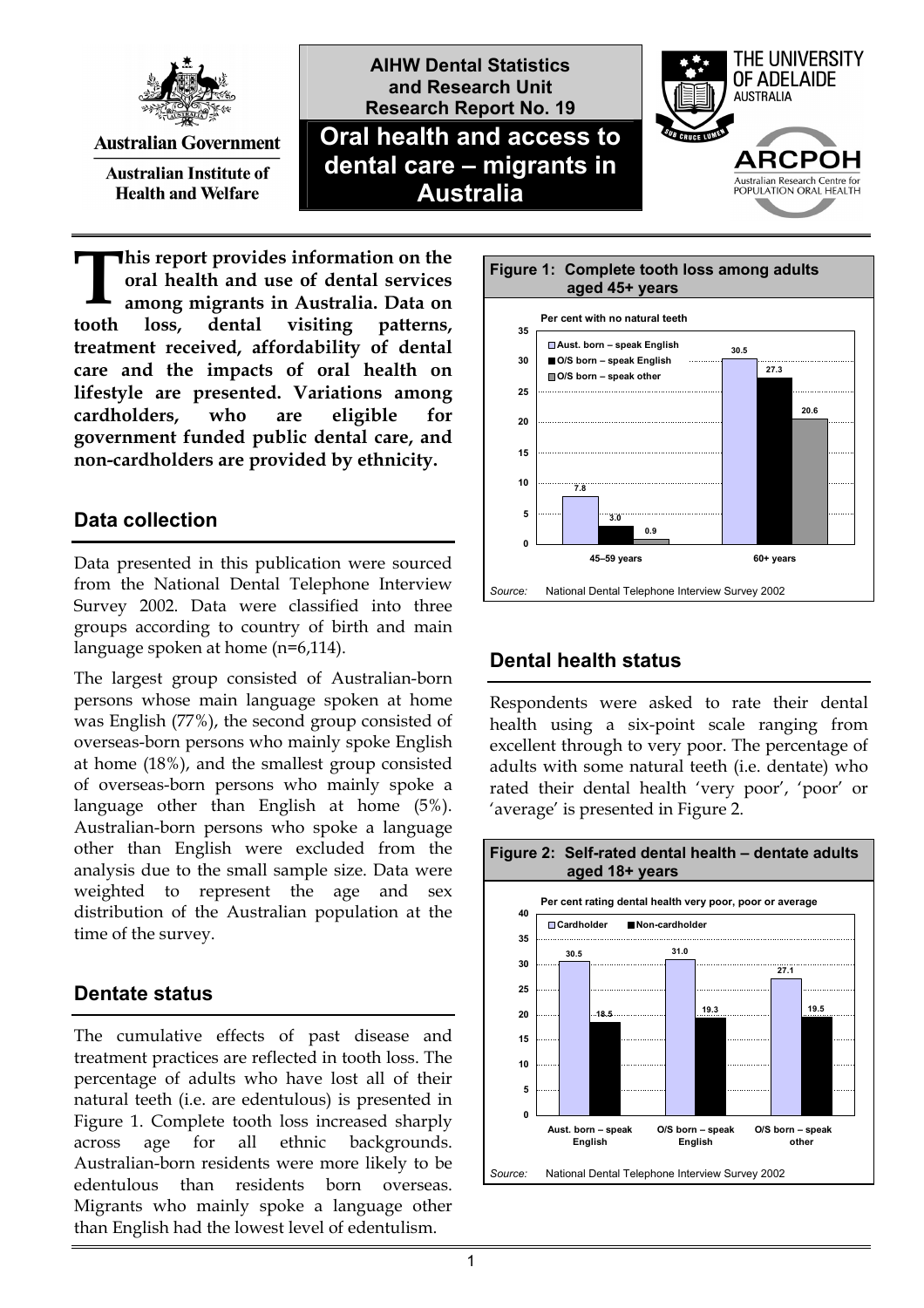Ethnic background had no impact on how residents rated their dental health. However, cardholder status was an important factor, with cardholders from all backgrounds more likely to rate their dental health 'very poor', 'poor' or 'average' (approximately 30%) than non-cardholders (approximately 19%).

### **Access to dental services**

#### **Dental visiting patterns**

Regular visits to the dentist can help prevent or control dental disease. The time elapsed since dentate adults made their last dental visit is presented in Figure 3.

Dental visiting patterns were similar among the different ethnic groups. Between 54% and 60% of dentate adults visited the dentist within the last year irrespective of ethnic background. Approximately 10% of adults had not visited a dentist within the last 5 years, with little variation among ethnic groups.



The visiting patterns of cardholders and non-cardholders in the previous 12 months are compared in Figure 4. Cardholders were less likely to have recently visited a dentist than non-cardholders. This was particularly evident for cardholders born overseas who mainly spoke a language other than English, with only 35.4% visiting a dentist in the last 12 months. Ethnic background had little influence on the visiting patterns of non-cardholders, with approximately 60% visiting in the last year.



#### **Reason for last dental visit**

A person's reason for seeking dental care influences the type of care they receive. Those seeking care for a check-up benefit from early detection and receive preventive services, while those who usually seek care for a problem may receive less complete treatment and fewer preventive services. Respondents who had visited a dentist within the last year were asked whether their last visit was for a problem or a check-up.

Over one-in-two Australian-born residents (51.1%) reported their last dental visit was for a problem. There was little variation across ethnic groups although migrants who mainly spoke a language other than English had a slightly lower prevalence (46.2%) of problem-oriented visiting (Figure 5).

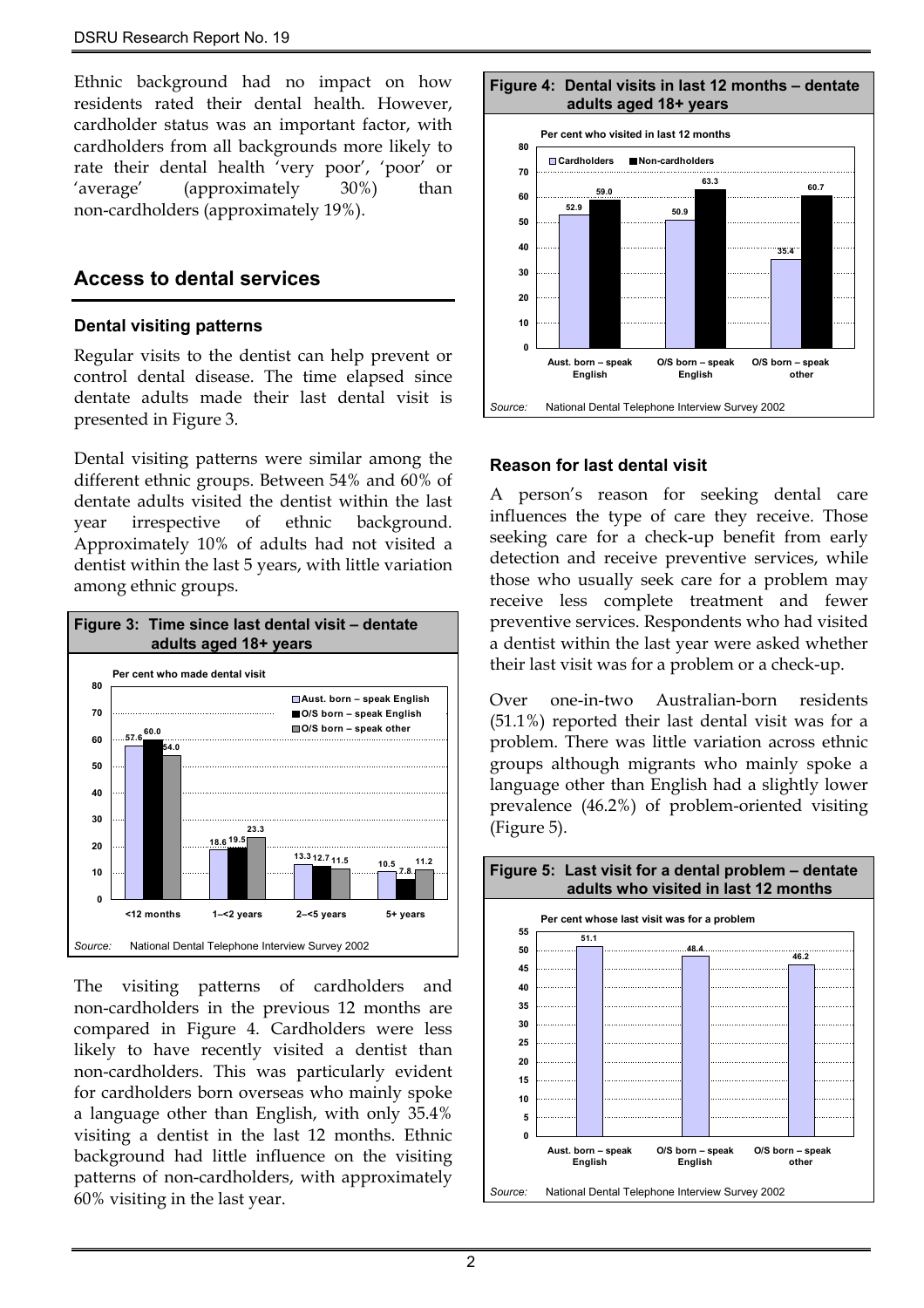### **Treatment received**

#### **Extractions**

Respondents who made a dental visit in the last year were asked about the treatment they received. Extraction of a tooth indicates that all previous preventive and restorative treatment has failed.



Residents born overseas who mainly spoke a language other than English were less likely to have had teeth extracted in the last year (13.2%) than English speaking residents (18–19%), although this difference was small (Figure 6).

### **Fillings**

Migrants who mainly spoke a language other than English were also the least likely (37.7%) to have received a filling in the last 12 months (Figure 7).



# **Cost of dental care**

#### **Affordability**

Respondents were asked how much difficulty they would have in paying a \$100 dental bill. Cardholders, irrespective of ethnic group, were at least 3 times more likely to report they would have a lot of difficulty paying a \$100 dental bill than non-cardholders. However, there was little variation across ethnic groups (Figure 8).



### **Dental insurance**

Dental insurance coverage was lowest among cardholders born overseas who mainly spoke a language other than English (7.9%). Non-cardholders were far more likely to have dental insurance than cardholders, irrespective of ethnic group (Figure 9).